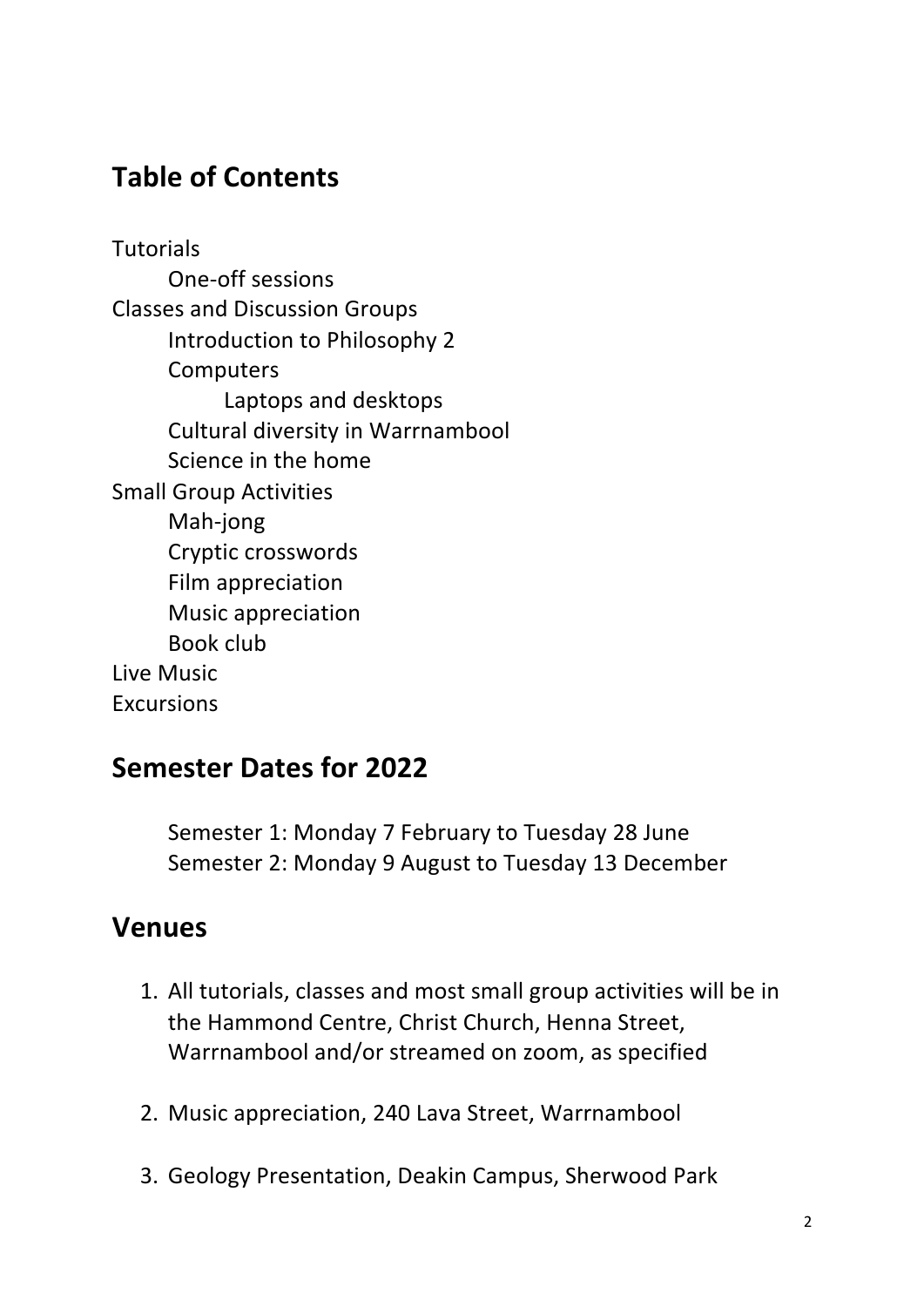# **Tutorials**

Full details of all tutorials and presenters will appear in advance in the Monthly Newsletters of U3A Warrnambool. The information below is very brief, to give members a flavour of what to expect.

### **One-offs** – hybrid, face to face and zoom. All Tuesday afternoons from 9 August, in principle every second week. Hammond Centre at 14.00.

#### **Convenor: Peter Dexter**

As the name implies, these tutorials are mostly unlinked, and generally represent offerings from experts in and around Warrnambool.

#### The 1903 Earthquake in Warrnambool. John Sherwood. 9 August

The city experienced a significant earthquake in July 1903. Buildings were shaken and cracked but there were no fatalities. In this talk we will review the causes and nature of earthquakes, the frequency of them in Australia and what happened to our city in 1904. Most importantly I guess is 'could it happen again?'.

### The Medea of Euripides: A cautionary tale. Janet Blagg. 23 August.

Set aside what you think you know about Euripides' Medea  $-$  'a woman so unnatural as to kill her own children to revenge herself on a husband who abandons her for a younger woman with better prospects.' A cautionary tale, yes, but not for the reasons most often assumed. Medea's situation is a bit like that of society at large in the transition from the matrilineal epoch to patriarchy  $-$  a tremendous social upheaval in which the deeply rooted and fiercely resistant remnants of the old ways fought tooth and claw the rising institution of the father family  $-$  drenching the Greek Tragedies in the blood of dynastic family members, if we read the plays literally.

The talk will assume a basic knowledge of the Euripides' Medea, so if you don't have that yet, read the play, or at least an outline of it  $-$  Wikipedia provides a fairly good précis and there are several sites that will give you more. This site is reasonable: https://literariness.org/2020/07/13/analysis-of-euripides-medea/ Even better, research other versions of the story/myth. This is where the fun begins.

### Advance Care Planning. Melissa Couch. 6 September.

Advance care planning is the process of planning for your future health care needs if you were to become seriously ill or injured and were unable to communicate your preferences for medical treatment or make decisions. ACP can relate to healthcare you would or would not like to receive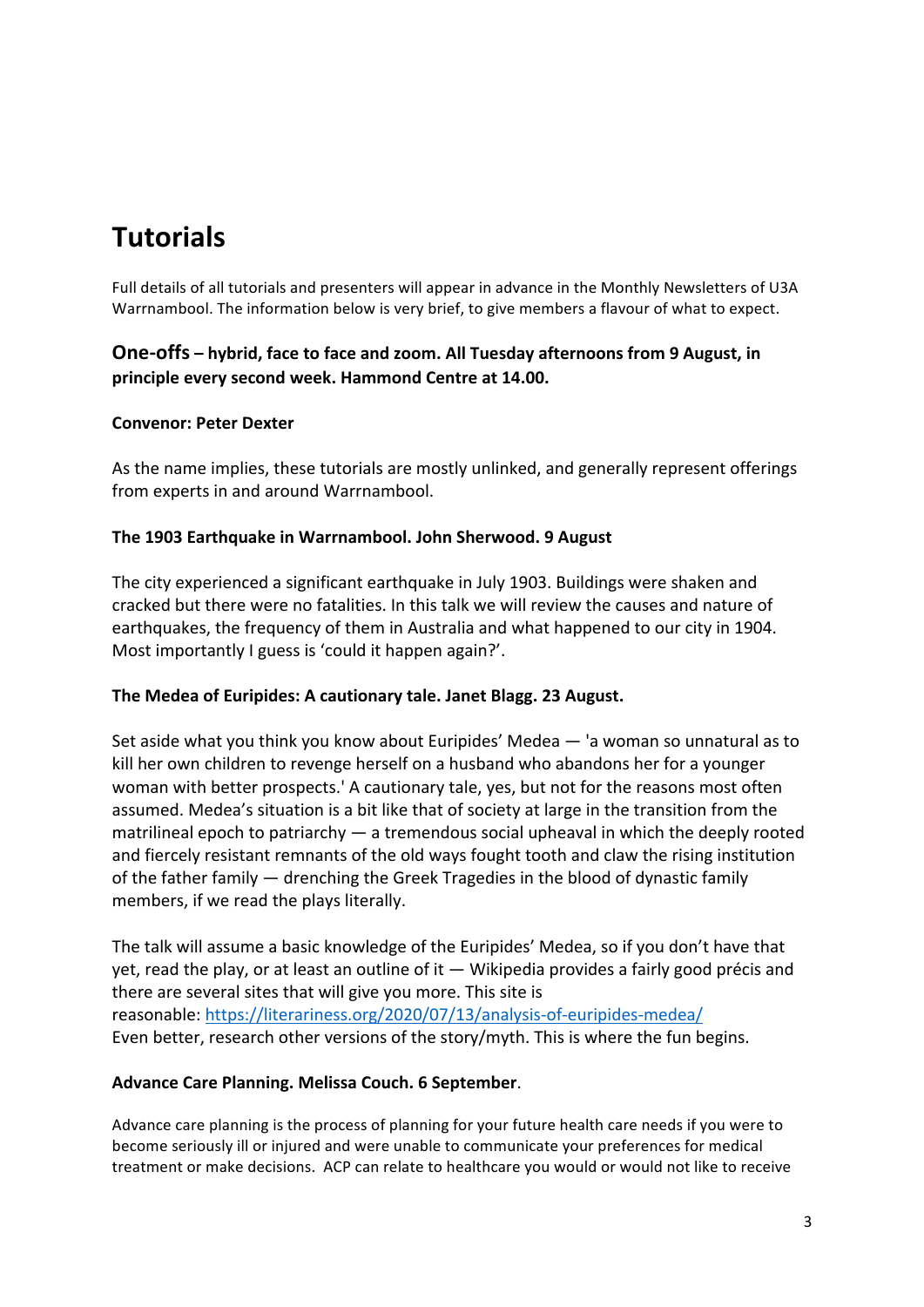and gives you the opportunity to think about, discuss with loved ones and record your preferences for the type of care you would like to receive and the outcomes you consider acceptable. It helps to ensure your loved ones and the medical team caring for you, know what your health and personal preferences are and that these preferences are respected.

Topics covered will be around developing and documenting these wishes in an advance care directive and ensuring you have the right substitute decision maker appointed who will carry them out. All relevant documents will be supplied.

#### Japan Series. Peter Hankinson. 13, 27 September, 11 October

1. Japan Under the Shoguns: How, after 100 years of civil war among the feudal lords, the Tokugawa Shoguns were able to bring 260 years of peace to Japan.

2. Edo - the Shogun's Capital City: A city, planned by the Shogun's government, but, over time, literally shaped by the forces of Fire and Water.

3. Edo Period Popular Culture: During this long period of peace, a national identity was formed through increased literacy, Woodblock books and prints, popular entertainments such as Kabuki Theatre, Sumo Wrestling, Haiku Poetry etc.

### Geological history of Victoria and geological linkages to other states. **Ross Cayley. 18 October**

Ross Cayley is the Senior Geologist with the Geological Survey of Victoria, and hails from Hamilton originally. He is an excellent public speaker and is able to convey his subject matter in an entertaining and informative way. His talk will be presented in two 1-hour segments and will encompass the geological history of Victoria over the 500Ma, and will also show how the State is linked into other major geological features in other states.

The first session will be presented from 10.30 to 11.30 am and will be followed by lunch at the Brother Fox café on the Deakin campus.

At 1 pm we will be taken on a guided tour of the most interesting native garden which surrounds the campus buildings, and Ross's second session will occur around 2 pm. After noon tea will be available in the café following this.

This day will be open to the Deakin Students and general public.

#### **The Victorian Coastal Monitoring Project. Blake Allan. 25 October**

Details TBA

#### **Spring Creek and Megafauna. Bill Gardner. 14 November**

The Spring Creek fossil site is of significance because it is probably of a very recent date and contains fossil remains of Megafauna and controversially, evidence of human co-existence. An initial tutorial will examine the literature written about the site, and how it slots into global theories of why the Megafauna became extinct (globally not just Australia). John Sherwood will present examples of trace fossils of Megafauna he has encountered in the local area. (e.g. near Thunder Point)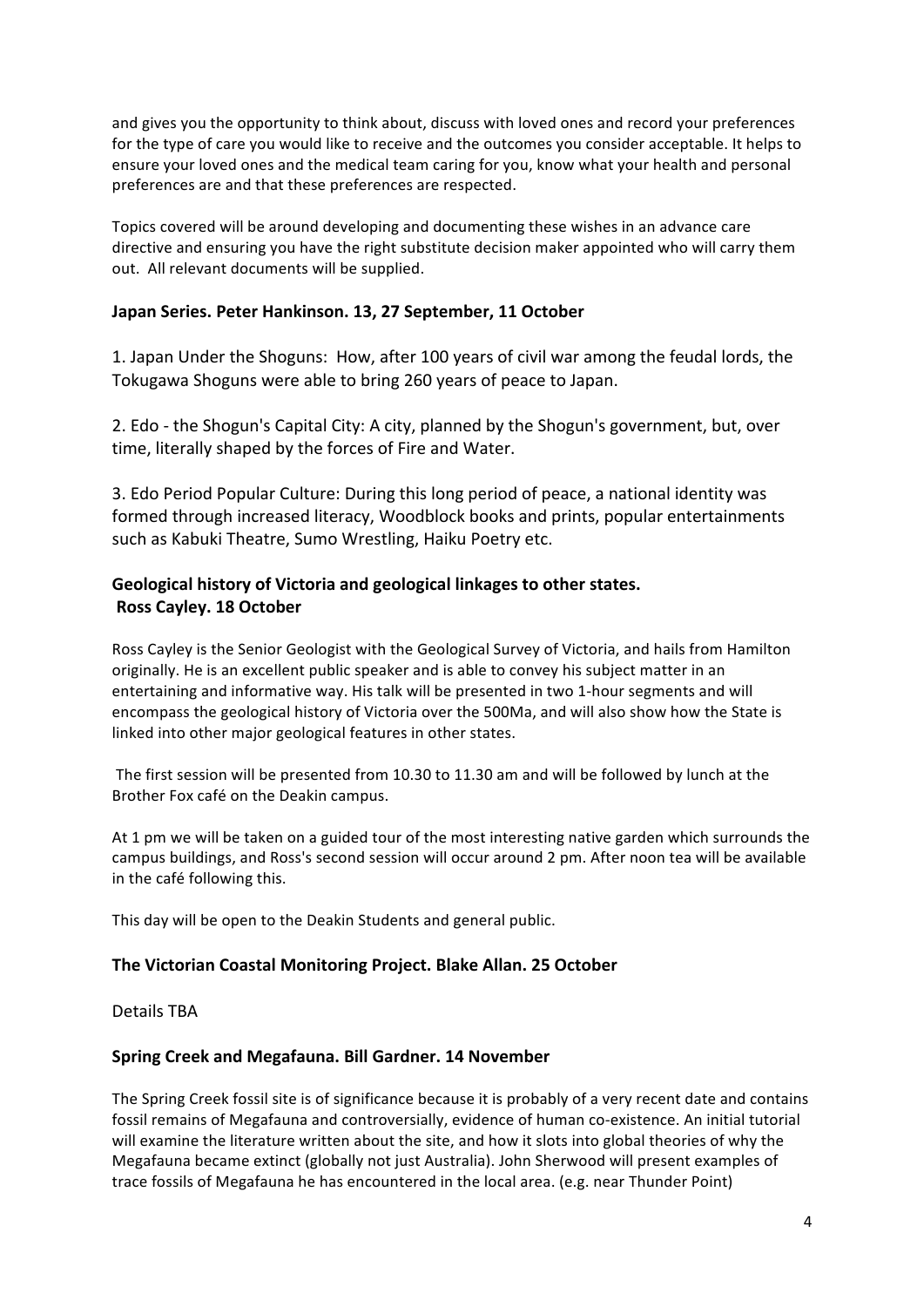The following week an excursion to the site will examine it firsthand, guided by the property owner. A bus will most likely be hired for the day, and a pub lunch somewhere may occur.

#### **Raining fish and frogs - rivers in the desert. Joan Powling. 21 November**

The ARIDFLO Project was a collaborative, multi-disciplinary study of the rivers of the Lake Eyre Basin conducted by scientists and volunteers from several institutions, between April 2000 and February 2003. These rivers are among the world's last to remain unregulated and are characterised by catchments which are almost entirely within the arid zone. Little was known of their basic hydrology and biology and the project was devised to help address this paucity of knowledge. The field program covered data collection from 5 river reaches in 3 major river systems and comprised algae, zooplankton, macro-invertebrates, fish, water birds, vegetation and turtles.

PS: The title is the president's choice.

## **Classes/discussion groups**

The classes and discussion groups are focussed on specific topics or issues and will be conducted in such a way as to stimulate discussion and hopefully further understanding and exploration by participants.

## **An introduction to Philosophy 2**

#### Tutor: Keith Purdie, classes at 2 weeks spacing. Thursday afternoons at 14.00, beginning **11 August.**

Dr Keith Purdie is a retired Anglican priest and registered psychologist. He has worked as a parish priest, and in a variety of industrial settings as counsellor, trainer, and applied researcher

Keith has a B.A (phil major), B.D. (Bachelor of Divinity); Grad Dip Psych; and PhD (in psychology, exploring the free will/ determinism issue as it applies to psychology. Jointly supervised by a psychologist and a philosopher)

Keith taught a philosophy class at U3A Emerald Victoria for 6 years

### **Science in the Home.**

**Tutors: John Sherwood, Bill Gardner and Robyn Archer. 6 Classes, every second week** starting 6 October, Thursday mornings at 10.00.

#### **Chemistry in the Home – 3 classes – Sherwood**

a. The good oil on oils (and fats!)

The major food groups include proteins, carbohydrates, vitamins, minerals, water and fats. The last of these groups is a major source of energy. We use fats in cooking (and love the taste!) and store fat in our bodies for future use and this has led to a variety of health issues with sometimes serious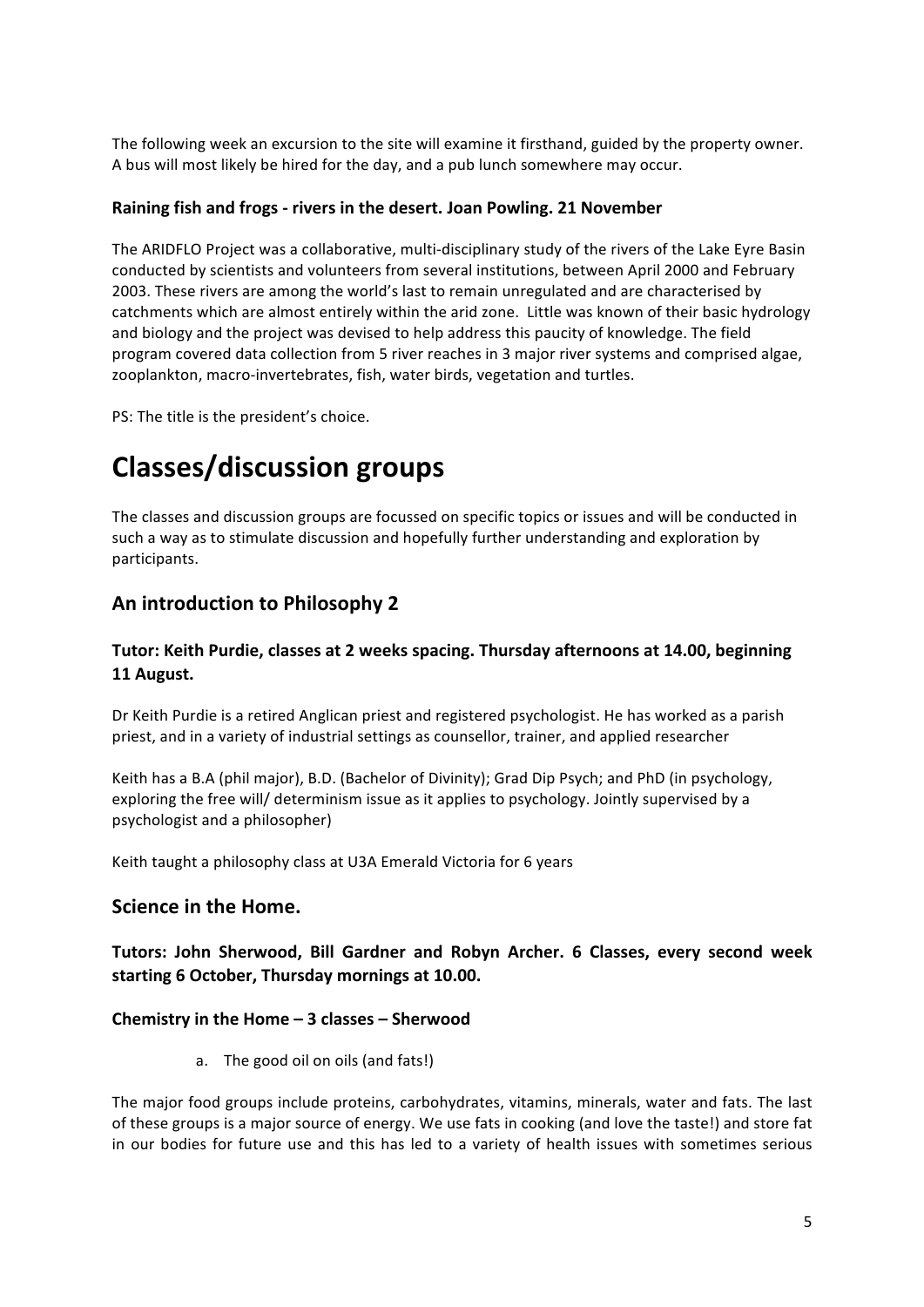consequences. We will investigate the chemical differences between "fats" and "oils" and "good" and "bad" fats as well as the difference between butter and margarine, its synthetic copy.

b. Froth and bubble: the story of soaps and detergents.

Soap is a natural product and one of the earliest human inventions. Its use to clean has saved countless millions of lives. In the twentieth century chemists began to understand how soap worked and this led to the development of synthetic cleaning agents (detergents) which were much more effective in a range of circumstances. The chemistry of cleaning is full of surprises.

c. You're not what you wear: understanding fabrics and other polymers

It is hard for us to see our modern life being free of plastics. They are just one of a large family of giant molecules called polymers which are used in everything from containers to fabrics to paints. Nature has produced polymers from the beginnings of life (think cellulose and rubber in trees or wool and silk in animals). The first of many commercial polymers were made in the early to midtwentieth century. They have greatly improved the quality of our lives but as we now realise create very significant waste problems.

### Fun with Physics in the Kitchen - 2 classes - Archer

Physics is everywhere in the kitchen and some of it is fun. Investigation of some of the tools and materials helps us to understand what is actually happening and the best ways to deal with situations. Participants will be asked to bring along something (to be specified before the class) from their kitchen each time.

#### Soil Science – 1 class - Gardner

Soil......we will explore some of the things that give soil its properties by a combination of presentations and hands on experiments (clay dispersion, the effects of additives such as gypsum or alum, and the effects of salinity, measuring pH). A short video explaining the mechanisms behind these properties will follow, leading into a discussion about what controls soil pH (the measure of acidity or alkalinity). This will lead into a consideration of local soils and why they behave as they do, and what implication this may have for plants growing in them. The process of coastal limestone formation will be discussed.

## **Social support and interactions in Warrnambool**

### **Convenors: Merran Koren and Robyn Harlock. Hammond Centre Mondays at 10.30.**

**29th August** - Foyer presentation which will discuss Youth Homelessness and Build More Foyers focus.

### **15th September - Realise Enterprise Presentation**

NDIS and the Social model of disability

- Showcasing our Social Enterprise Tasty Plate
- Impact of Covid on service delivery
- Employment of people with disability local context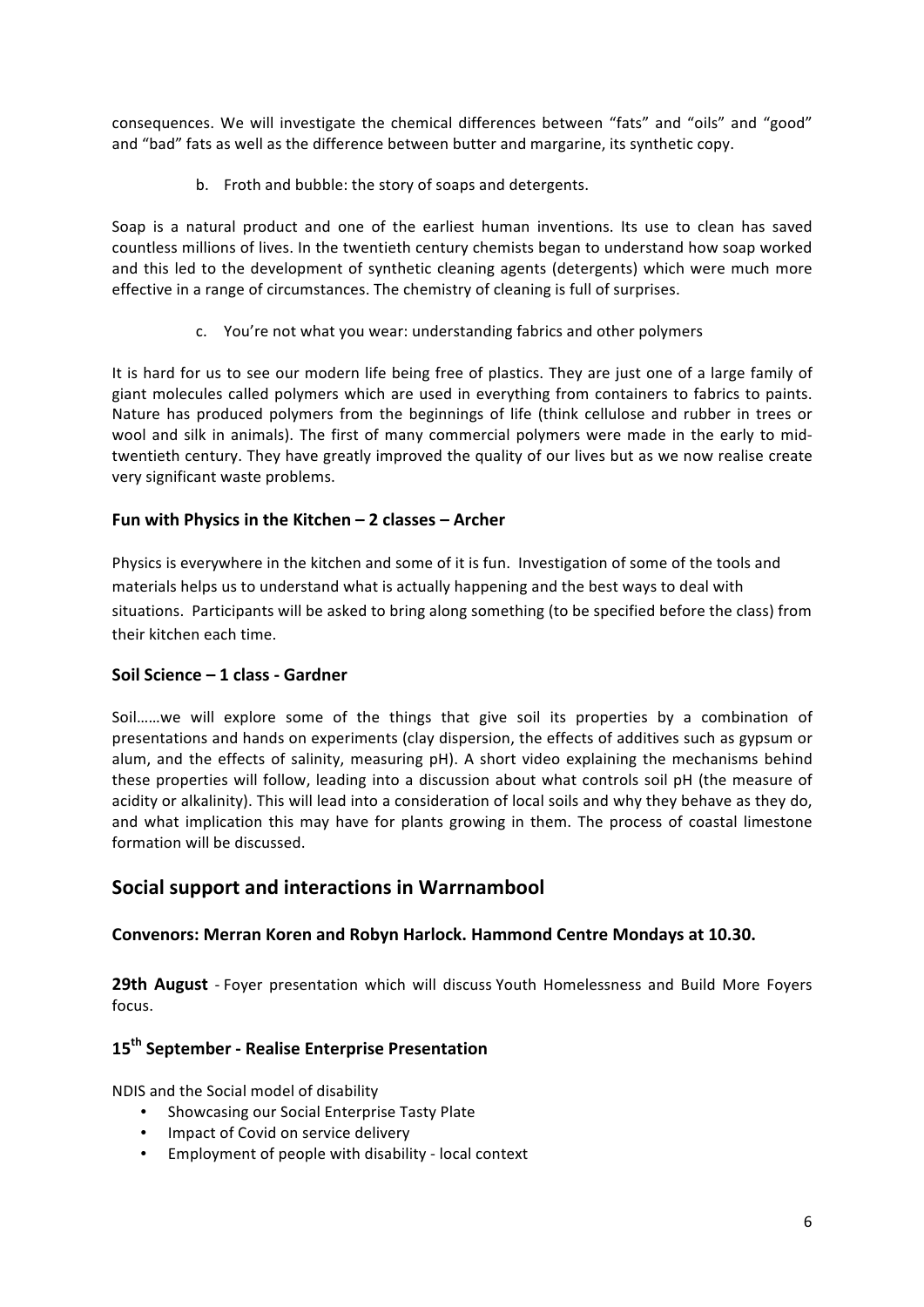This presentation would include some Brophy participants from Tasty Plate, and it might be possible to consider undertaking the presentation onsite at their Fairy Street facility.

### **26th September - Youth Mental Health**

We will also be having a presentation on Standing Tall in Warrnambool, a youth mentoring programme, on a date to be determined later.

# **Small group activities**

As the title implies, these activities are normally conducted in small groups. They are focussed on individual learning and enjoyment of each topic.

**Mah Jong** – Barb Phipps. Every Tuesday, Hammond Hall, 10.00

Learn to enjoy this game which is played with 144 small rectangular tiles featuring dragons, winds, bamboo, circles and characters. Two to four people play, each attempting to complete a winning hand and so declare "Mah Jong". All equipment is supplied, and assistance is offered to new players.

**Cryptics** – Barb Phipps. Second and fourth Mondays every month, Hammond Hall, 14.00

Do you read the clues in these crosswords and wonder what on earth they mean? In a small group setting members learn to unravel the clues and share the process by which the solutions are found. Two puzzles are attempted at each session. No elephant stamps, rather "Hurray" is exclaimed when each puzzle is solved.

**Book club** – Barb Phipps. Monthly, third Thursday, Hammond Centre, 14.00

Our Book Club is centred on themes e.g., Travel, Biography, Australian Poetry, Art, History etc. Members bring a book of their own choice which fits the selected theme for the month. Information about the author, the characters, the plot, style is shared. Passages are sometimes read to illustrate aspects of the writing. Members are introduced to a variety of literature and frequently lend books to each other.

**Fine music** – Peter Hankinson : Monthly, second Sunday. David Fallaw: Monthly, third Sunday, 240 Lava Street, 14.00

A Grand Tour through the lives and music of the great, as well as some lesser known, composers of the Renaissance, Baroque, Classical and Romantic Periods. Each monthly session, on a Sunday afternoon, has informative handouts and playing of standout recordings of the composer's works, all in a relaxing and friendly environment.

**Film appreciation** – Peter Hankinson, Monthly, first Sunday, Hammond Hall, 14.00

Screenings of films by directors from around the world, giving insights into the diversity of art and imagination across many cultures. Stories from everywhere, not only Hollywood. For the second semester of 2022, the theme will be films inspired by Shakespeare. Come along once a month and enjoy these films in very comfortable surroundings and have a cosy chat about them afterwards!